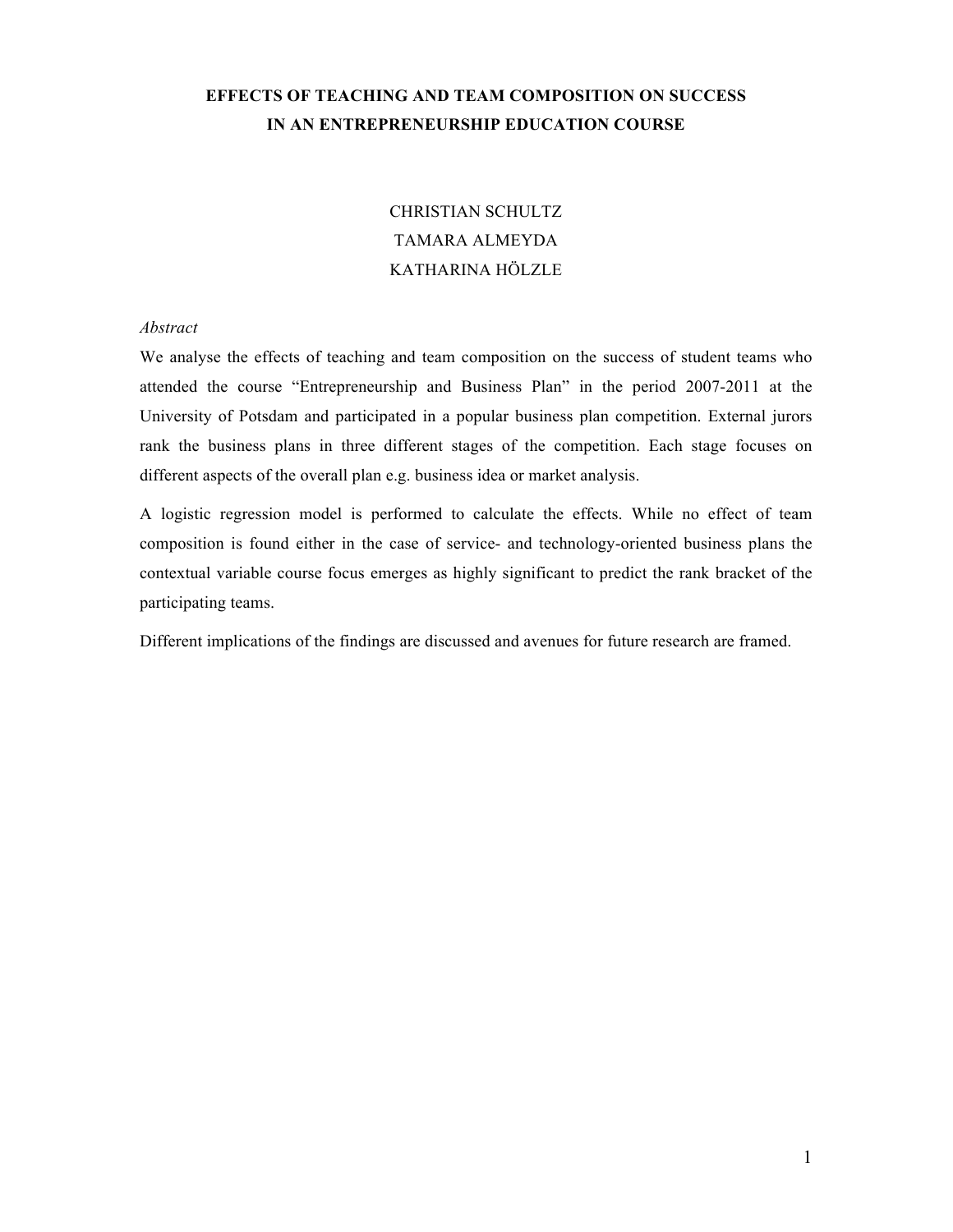# **1. PRINCIPLE TOPIC**

Innovation and entrepreneurship have emerged as important topics on the political and academic agenda. They have been identified as key factors for economic growth in small and medium enterprises. Government initiatives have been formed to promote and support entrepreneurship and entrepreneurial education. In Germany the federal Ministry of Economics and Technology supports the EXIST program "aimed at improving the entrepreneurial environment at universities and research institutions and at increasing the number of technology and knowledge based business start-ups" (EXIST 2012). Some researchers emphasize that individual personality and talent make a successful entrepreneur and that technique-based training, i.e. entrepreneurial education can only teach skills and provide tools that may help the entrepreneur but won´t make a mayor differences in success (Thompson 2004). But the majority of scholars and researchers in the field of entrepreneurial education state that both the characteristics and skills of entrepreneurship can be trained or learned and that subsequently "the question of whether entrepreneurship can be taught is *obsolete*" (Kuratko 2005, 580).

Business plan courses and business plan competitions have emerged as an extraordinarily popular part of the entrepreneurship education curriculum in higher education institutions (Honig 2004; Kuratko 2005; Russell et al. 2008; Müller 2011). Business plan competitions although originally aimed at stimulating start-up activities have been recognized to provide a range of benefits to participants, such as the access to mentors, access to workshops and events such as team building or networking and judges' advice. On the educational level an increase of both general economic as well as entrepreneurship specific knowledge has been generally observed in the curricula (Russell et al. 2008). Another benefit for participants is the development of social skills such as team competences, confidence in dealing with risks, problem solving or dealing with pressure (Russell et al. 2008). The combination of these different learning objectives, entrepreneurial spirit, economic knowledge and social skills, is both a challenge and a great opportunity to business plan courses. So in translating their theoretical knowledge to a hands-on experience such as the creation of a business plan, participants might gain valuable knowledge and skills. These benefits prevail despite the fact that the importance of a business plan from the decision-making process of venture capitalists is sometimes challenged (Kirsch et al. 2009) and participants of business plan courses or competitions at the university level might not immediately decide to start their own businesses.

On the institutional level of academic education business plan courses are crossdisciplinary courses, combining the knowledge of different business school disciplines such as marketing and management in one course (Bowers and Scherpereel 2008). The goal is to translate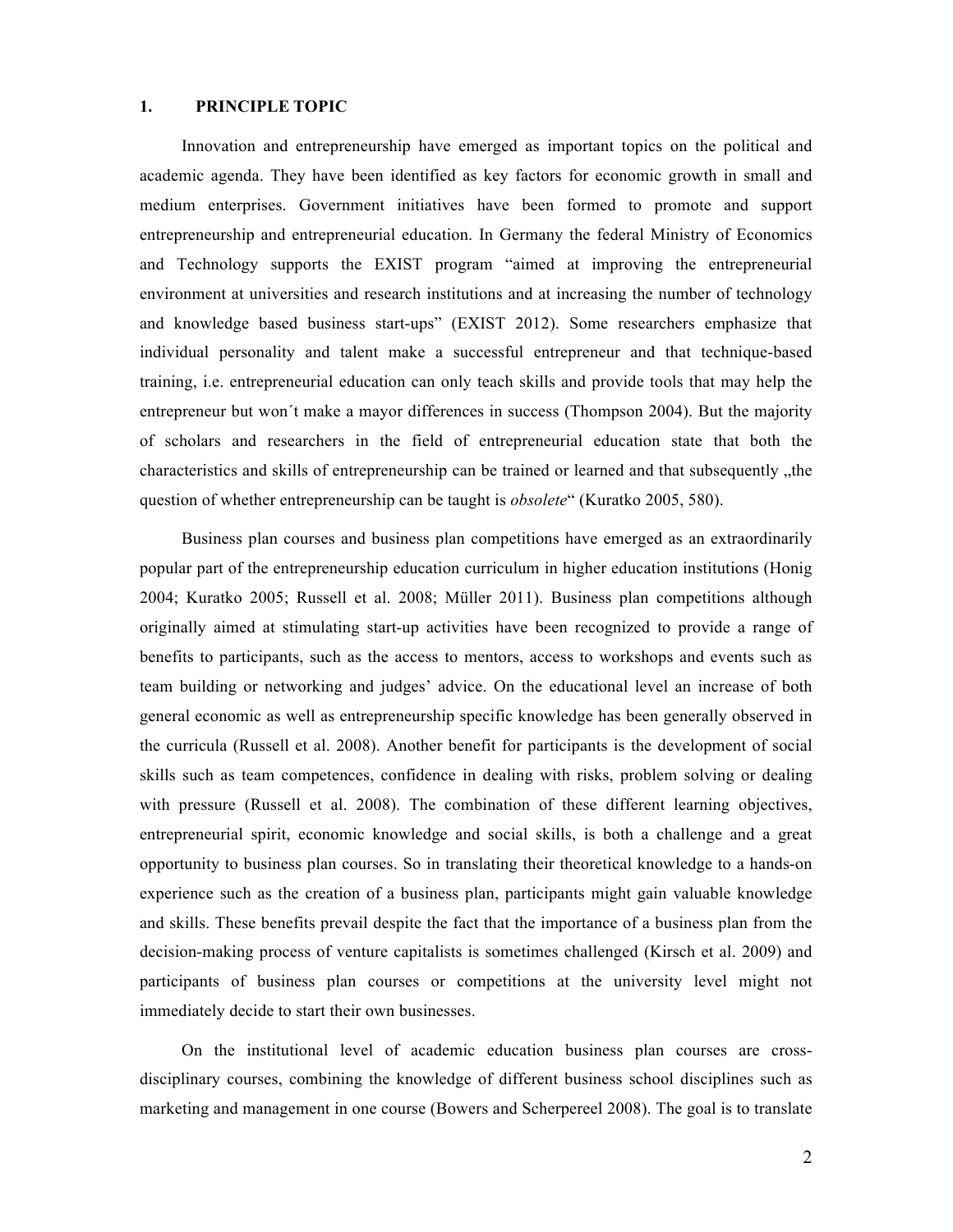an idea into a business plan, that is "to understand and fill the gaps between their idea and a commercially viable business plan [and to understand] the knowledge gap between their idea and a judge's or the market's view of a business plan" (Russell et al. 2008, 127). To enhance the inclusion of the market perspective, the University of Potsdam has opted to combine the business plan course in the curriculum with the regional business plan competition Berlin-Brandenburg.

The business plan course at the University of Potsdam is designed as an elective for undergraduate business school students. It is open to undergraduate and graduate students of all other departments of the university. Students attend lectures on the components of a business plan by faculty members and guest speakers. Every participant has to develop a business idea throughout the semester, either on his own or in a team. It is obligatory that everybody participates in the Business Plan Competition Berlin-Brandenburg (BPW). The accompanying lecture is aligned to the 3 milestones of the BPW, which are described in more detail in the next section.

The course design combines a number of different teaching methods. The course starts with introductory classes on entrepreneurship and business idea generation followed by a "Market of Ideas" where idea posters for the potential businesses are presented to fellow students and faculty members. Students may revise their business ideas based on the early feedback they received before starting the business plan process. During the semester students attend lectures on the components of a business plan by faculty members and guest speakers. There are also three peer review sessions with fellow student tutors or faculty members prior to submitting the business plan documents. The business plans are graded at the university and simultaneously ranked and feedback is given by the jurors of the BPW. So while students can earn credit they also get feedback from outside the academic world.

The course´s goal depend on the target group – whether they are business students or a nonbusiness audience with presumably fewer knowledge of market evaluation, business processes, marketing and finance. For business students it is more relevant to practice knowledge acquired in different courses during their studies and apply those to an original idea. Students of other university-departments are in a greater need of basic business-related knowledge to develop an idea in a marketable business.

An important factor in the process of composing a business plan is team diversity (Sanjib 2005; Der Foo et al. 2005). Der Foo et al. (2005) argue that task related diversity of team members might enhance team effectiveness, while non-task diversity such as age might have negative effects. Sanjib (2005) also include the gender perspective and find that demographic diversity is not important for an entrepreneurial team. With the emergence of entrepreneurial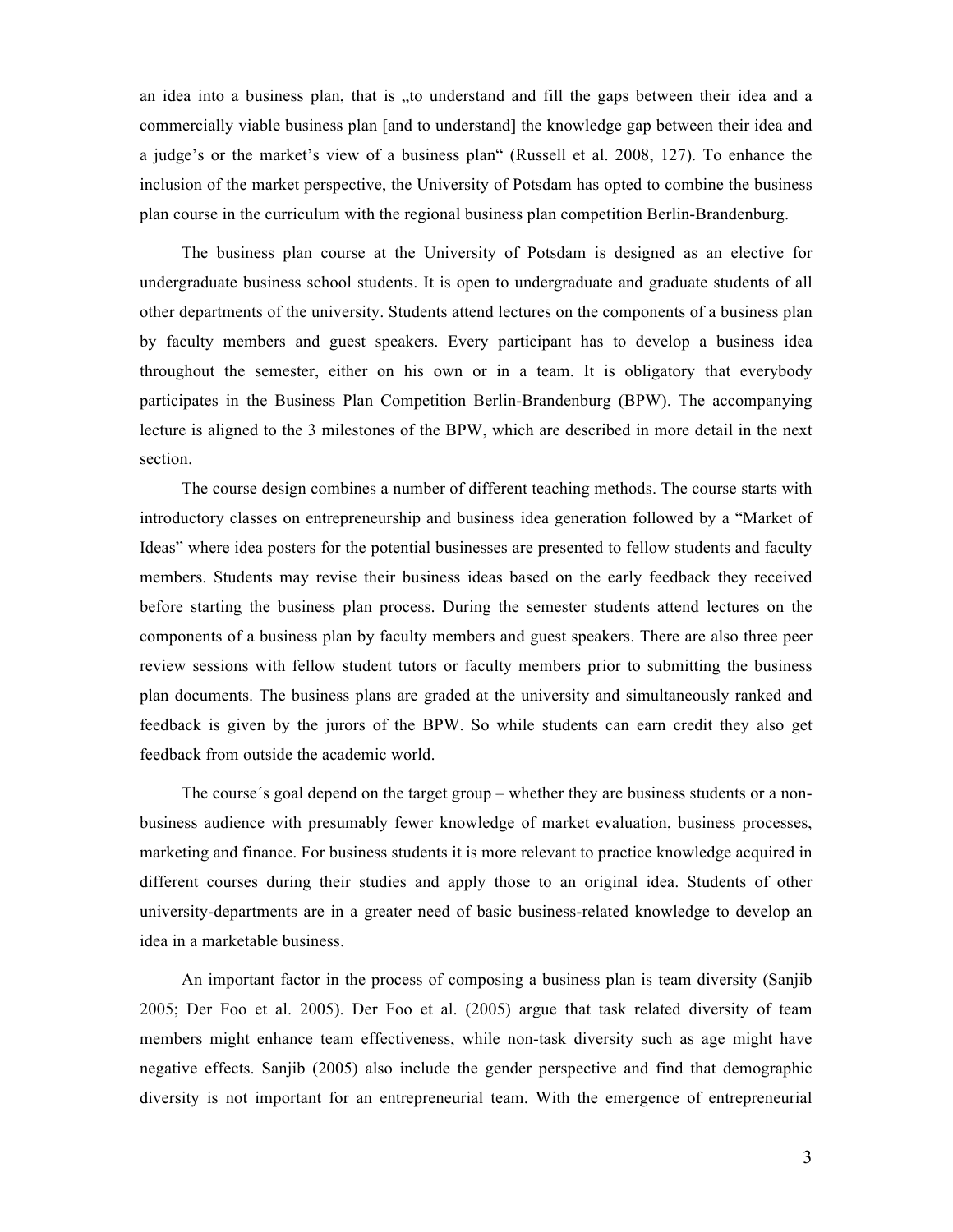education specifically aimed at women (e.g. the Plan B(usiness) at the Technical University of Berlin or simulation games funded by the EXIST program), the gender component of entrepreneurial teams is in the focus of university level education.

After outlining the principle topic the basic research question arises, what determines the success of the business plans?

The described setting enables the study of two influencing factors on the quality of the business plan first the team composition and second the impact of the presented content to the students.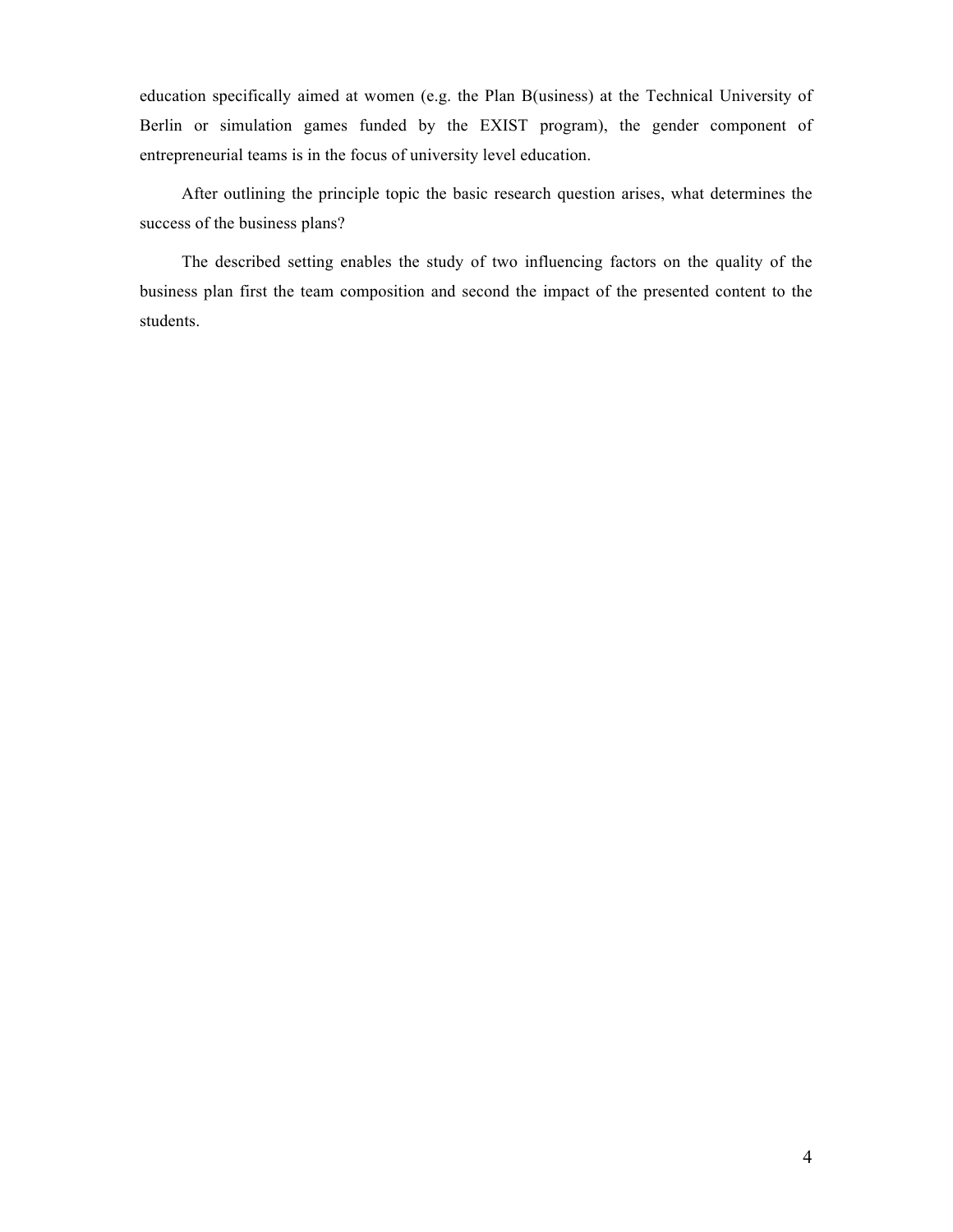### **2. METHODOLOGY**

The sample consists of 256 participating teams (technology: 49, service: 121) and single persons (technology: 16, service: 70) in the BPW in the period 2007-2011, who attended the course "Entrepreneurship and Business Plan" at the University of Potsdam.

The BPW is by far the largest public business plan competition in Germany. Regularly more than 3.000 persons in about 600 teams participate in this competition and turn in their business plans. The BPW is divided into the two sub segments *service* and *technology*. In the first the service-oriented business ideas are evaluated and in the second the more technology-oriented.

A distinct document outline is obligatory to participate in the BPW (1. Executive Summary, 2. Business Idea, 3. Team, 4. Market Analysis, 5. Marketing, 6. Legal Issues and 7. Finance). Starting in October of each year the competition is divided in 3 milestones, which require the delivery of specific parts of the business plan  $(1^{st}$  Phase:  $1-3$ ;  $2^{nd}$  :  $1-5$ ;  $3^{rd}$  Phase:  $1-7$ ). Two anonymous referees evaluate the documents on a standardized point scheme and also qualitative feedback is provided. According to the (cumulative) points reached in each step the teams are ranked and the best10 participants win up to  $10.000 \epsilon$ .

#### *Model and Variables*

The dependent variable is the rank range of the teams in the BPW. For this purpose we coded the ranks in winner (Rank: 1-50), good, bad and loser. We choose different rank codes for the segments technology and service because a larger proportion of teams is located in the service sector than in the technology sector. For both segments a different ranking is published.

We include two independent variables in our overall model, one individual and two contextual. In the course every participant can choose if he wants to turn in a business plan by himself or if he wants to join a team with up to 3 persons.

We add to the model a contextual independent variable the phase (categorical: 1, 2, 3) and the team composition (categorical:  $1, 2, 3, 4, 5$ )

The used dependent and independent variables are summarized in table 1 below.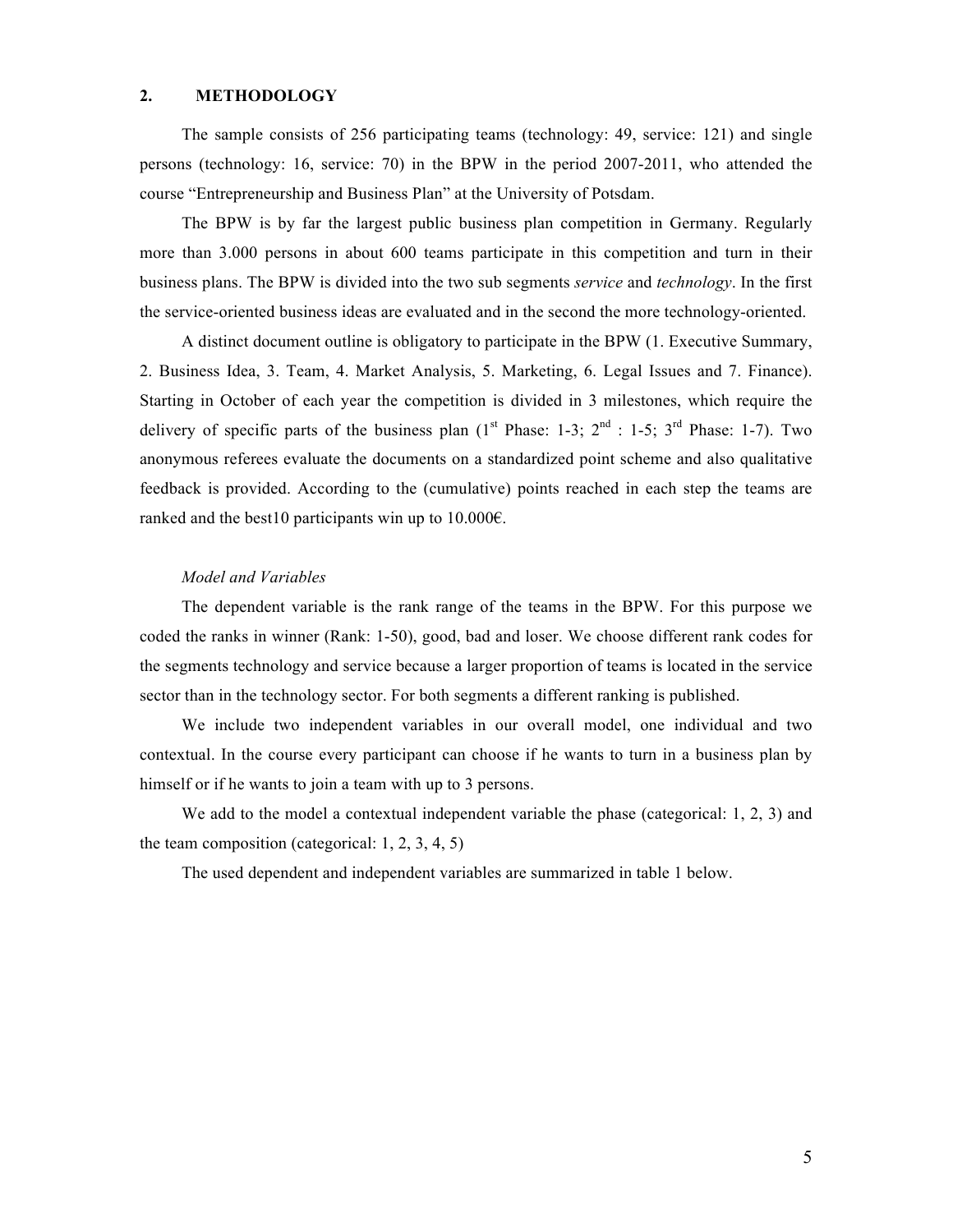| <b>Dependent Variables</b><br>L. |                                                                  |
|----------------------------------|------------------------------------------------------------------|
| Name                             | Rank (service, technology)                                       |
| Winner                           | $1-50$ (service), $1-10$ (technology)                            |
| Good                             | 50-140 (service), 20-45 (technology)                             |
| Bad                              | 141-219 (service), 46-75(technology)                             |
| Loser                            | 220-500 (service), 76-300 (technology9)                          |
| <b>II. Independent Variables</b> |                                                                  |
| <b>Team Composition</b><br>A.    |                                                                  |
| Name                             | Description                                                      |
| A                                | Team mixed                                                       |
| B                                | Team, strictly male                                              |
| C                                | Team, strictly female                                            |
| D                                | Women, single                                                    |
| E                                | Man, single                                                      |
| Course Focus<br>В.               |                                                                  |
| Name                             | Description                                                      |
| Creativity                       | 1 <sup>st</sup> stage of BPW, focused on the business idea       |
| Market                           | $2nd$ stage of BPW, focused on business idea and market analysis |
| Final                            | 3 <sup>rd</sup> stage of BPW, complete business plan             |

**Table 1:** Dependent and independent Variables

In order to examine the group differences with existing independent variables, on principle the discrimination analysis and the logistic regression can be used as quantitative statistical procedures. In general, the logistic regression is considered as the more robust method because of less stringent conditions. No normally distributed independent variables and equal variancecovariance matrices are required (Backhaus 2010; Brosius 2004). Altogether, in the case of service 191 observations have been included in the regression calculation. For assessing the quality of the comprehensive model, three pseudo-r-square measures are available. The Cox and Snell amount to  $0.213$ , Nagelkerke to  $0.231$  and McFadden R<sup>2</sup> to  $0.093$ . The Cox and Snell is considered as good for values bigger than ,40 the Nagelkerke value is to be interpreted also as good from ,40 and as very good from ,50 the McFaddens  $R^2$  is considered as acceptable from values bigger than ,20 and as good from ,40.

According to all represented common measurements, all in all the comprehensive model shows goodness of fit ranging between rather poor and bad. The likelihood-ratio test determines the significance of the model and tests the assignability of the results to the main unit (see Table 3). The significance of the used independent variables varies. The aspired significance level of  $\leq$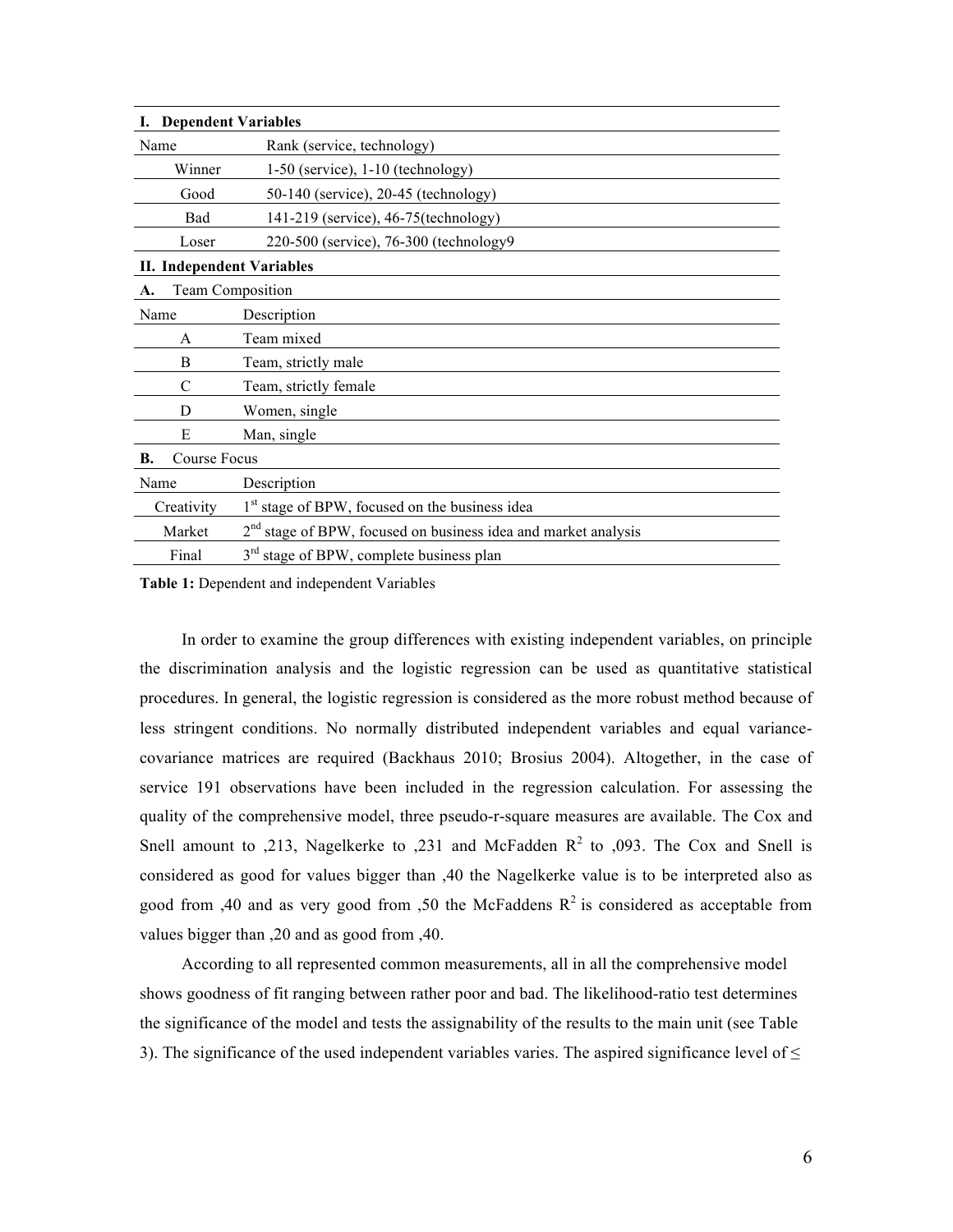1% is reached for the area of course focus while team composition doesn´t show the slightest significance.

|                      | <b>Likelihood-Ratio Test</b> |             |          |       |  |  |
|----------------------|------------------------------|-------------|----------|-------|--|--|
| Effect               | -2 Log-Likelihood            | Chi-squared | df.      | Sig.  |  |  |
|                      | for reduced model            |             |          |       |  |  |
| <b>Constant Term</b> | $94,856^a$                   | ,000        | $\theta$ |       |  |  |
| Team Composition     | 99,934                       | 5,078       | 12       | .955  |  |  |
| Course Focus         | 133,778                      | 38,921      | 6        | ,000, |  |  |

**Table 1:** Likelihood-Ratio Test, Service

Altogether, in the case of technology-oriented business plans 65 observations have been included in the regression calculation. The Cox and Snell reaches ,484, Nagelkerke to ,516 and McFadden  $R^2$  to ,239. In contrast to the service model these indicators show a general good model fit. The likelihood-ratio test shows (Table 4) that team composition although not statistically significant is by far more promising than in the first model while "course" focus is significant.

|                         | <b>Likelihood-Ratio Test</b>           |             |     |      |  |  |
|-------------------------|----------------------------------------|-------------|-----|------|--|--|
| Effect                  | -2 Log-Likelihood<br>for reduced model | Chi-squared | df. | Sig. |  |  |
| <b>Constant Term</b>    | 56,664                                 | .000.       |     | ٠    |  |  |
| <b>Team Composition</b> | 70,612                                 | 13,949      | 12  | ,304 |  |  |
| Course Focus            | 85,581                                 | 28,917      | 6   | ,000 |  |  |

**Table 4:** Likelihood-ratio test, technology

In conclusion, the results of the classification matrix can be used for the assessment of the overall quality of the model (see Table 4). Here, for each group the lines show the observed group belonging and the columns the estimated group belonging. For Group A, the success rate of the prognosis amounts to 52.3%, for Group B 56.1% and for Group C 52%. All in all, 61% of the observations have been correctly classified. This value can be interpreted in its quality when one compares it with the hit rate of a random distribution taking into account the group volumes. The groups consist of 15 (Group A), 18 (Group B) and 16 (Group C) 16 observations (altogether: 65 observations). The result is an incidental hit rate of 27,69%. The model results in a rate of correct classifications of 52,3% which is about 88,87% better than the incidental hit rate.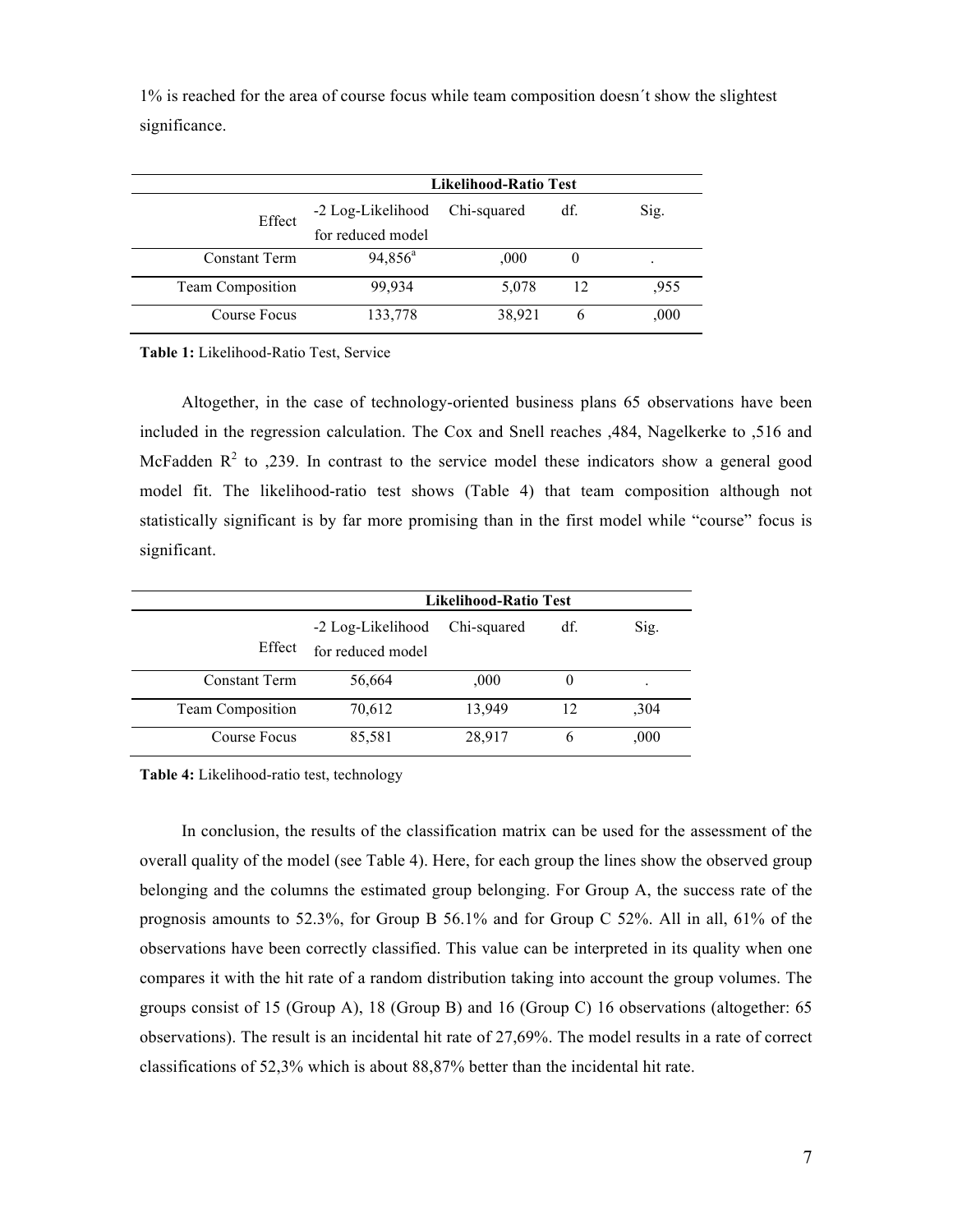|                 |        | <b>Valid</b> |       |       |       |              |  |
|-----------------|--------|--------------|-------|-------|-------|--------------|--|
| <b>Observed</b> |        | Winner       | Good  | Bad   | Loser | <b>Total</b> |  |
|                 | Winner |              | 2     |       |       | 60,0%        |  |
|                 | Good   |              |       |       |       | 50,0%        |  |
|                 | Bad    |              |       |       |       | 31,2%        |  |
|                 | Loser  |              |       | O     |       | 68,8%        |  |
|                 | Total  | 27,7%        | 30,8% | 15,4% | 26,2% | 52,3%        |  |

**Table 5:** Classification matrix, technology

To look in more detail how the team ranks in the different course stages differ, we use simple cross tables. Table 6 shows the ranks in the technology area and it gets clear that in the course of the competition the placements improve. While about 50% of the teams place as "Loser" in the "Creativity" segment, in the following stages ("Market" and "Final") no team gets ranked in this bracket. Just as the proportion of better placed teams ("Winner" and "Good" column) rises in the 2<sup>nd</sup> and 3<sup>rd</sup> stage.

|              |              | Rank   |      |     |       |       |
|--------------|--------------|--------|------|-----|-------|-------|
|              |              | Winner | Good | Bad | Loser | Total |
| Course Focus | Creativity   |        |      |     |       |       |
|              | Market       |        |      |     |       |       |
|              | Final        |        |      |     |       |       |
|              | <b>Total</b> |        |      |     |       |       |

#### **Table 6:** Cross table, technology

In the service segment a different situation exists (table 7). While also about 50% of the teams place as "Loser" in the "Creativity" segment in the following stages the rank improvement isn´t as large as in the technology segment. In the "Market" stage still 12,1% place as "Loser" and about 48,5% as "Bad."

|              |              | Rank   |      |     |       |              |
|--------------|--------------|--------|------|-----|-------|--------------|
|              |              | Winner | Good | Bad | Loser | <b>Total</b> |
| Course Focus | Creativity   | ΙU     |      | 36  |       |              |
|              | Market       | LU     | 10   |     |       | oo           |
|              | Final        |        |      |     |       |              |
|              | <b>Total</b> |        |      |     |       |              |

**Table 7:** Cross table, service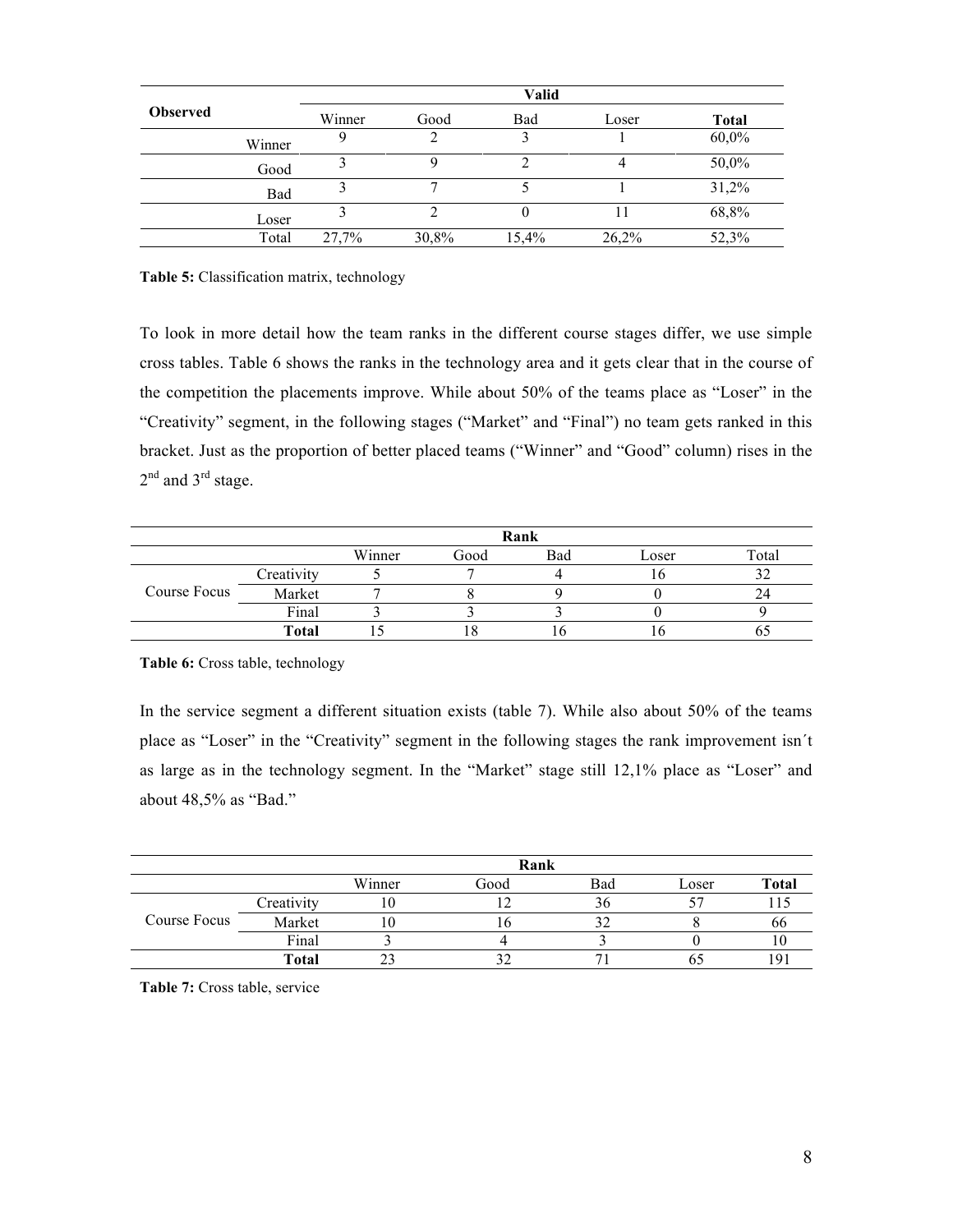#### **3. RESULTS AND IMPLICATIONS**

Overall the contextual variable *course focus* has a significant impact on the success of the observed business plans while team composition does not have a significant impact either on the service or the technology segment. In the case of the technology segment there are hints through the likelihood-ratio test that team composition might have an impact on the dependent variable but nevertheless a relationship isn´t proven. From a theoretical perspective it makes sense that in a technology context where the business model is innovative and R&D has to be conducted that the start-up team has a (larger) impact on success than in the service segment where the business model is rather proven and the context variables are considerably more important than the individual team composition.

Overall, the empirical result might seem contradictory to those who interpret entrepreneurship as a highly individual process where the team is of uttermost importance for the outcome. While this holds true in the "real" business world for the controlled environment of a business plan competition this doesn´t seem to be the case. Another interpretation is, that a typology of teams according to number (team or single) and gender (male, female, mixed) just cannot capture the influencing factors like capacities, resources work experience and networks which are independent from sex or team characteristics.

We can derive from the cross tables that the rankings are improving throughout the course of the competition. While in the first stage, where participants have to creatively develop a business idea their ranks are considerably lower than in comparison to the following stages of the competition, where more and more hard facts e.g. market analysis and financial planning are focused. Some critics might consider this effect some kind of a self-fulfilling prophecy, because academics, who receive a special training to develop business plans might certainly do well or considerably better in comparison to non-academics in a business plan competition. In retrospective this might seem as a simple fact but you could also argue that practical experience is more relevant to success in a practice-oriented competition.

There is obviously potential to improve the effectiveness of the creative development of a business idea in the analysed course. By increasing the use of traditional creativity techniques and the more innovative approach of design thinking the observable results might advance.

In future research the presented research design offers the opportunity to study effects of changes in the course content on success. Through an accompanying questionnaire it will be possible to gather more meaningful data on the capabilities and character of the participating students and to use more independent variables for the proposed model. Especially those teams who combine high formal education and practical experience might place considerably better than teams with strictly theoretical knowledge.